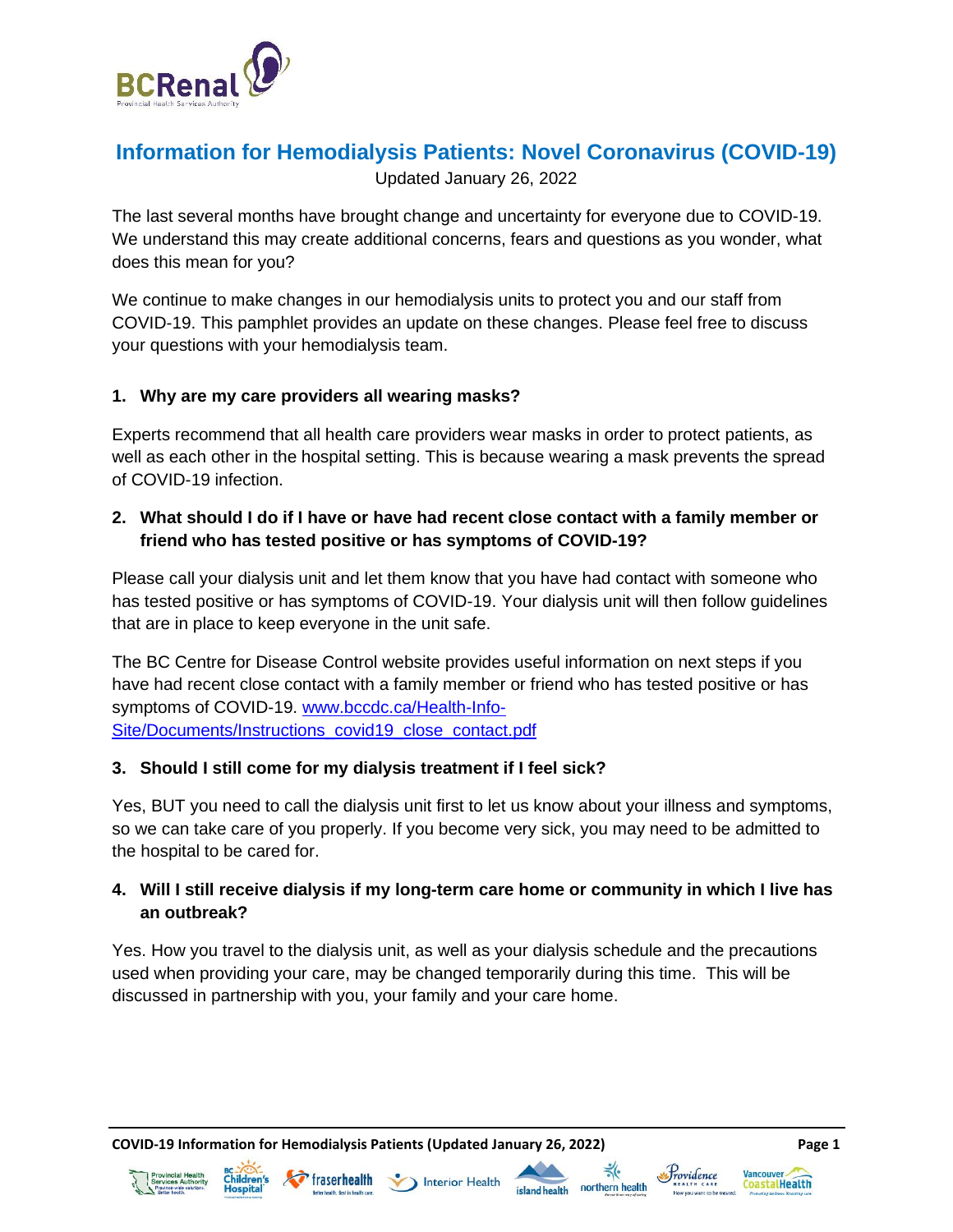

# **5. Can my family member/friend come into the unit while I am having dialysis?**

In order to keep you, other patients, and our staff safe, visitors/family members are NOT allowed to stay with patients during hemodialysis runs, unless medically necessary. Drop off and pick up is allowed from the waiting room or other area(s) designated by the hemodialysis unit staff.

Visiting with family or friends during hemodialysis is important for many patients. We look forward to welcoming visitors back to the unit when safe and appropriate. Your hemodialysis team will update you as their guidance changes.

#### **6. Why is my dialysis schedule being changed?**

For everyone's safety and to ensure proper physical distancing, patients schedules may be different and staggered. We want to make sure that patients who are sick do not come in close contact with others. We thank you and your families for your flexibility, as we work hard to ensure everyone's safety.

#### **7. Do I need to wear a mask?**

Everyone is required to wear a mask while walking through public areas on your way to dialysis, when in common areas such as the waiting room or hallway and when on dialysis (except when eating or drinking). Refer to [http://www.bcrenal.ca/resource-](http://www.bcrenal.ca/resource-gallery/Documents/Hemodialysis_Patients-Mask_Posters.pdf)

[gallery/Documents/Hemodialysis\\_Patients-Mask\\_Posters.pdf](http://www.bcrenal.ca/resource-gallery/Documents/Hemodialysis_Patients-Mask_Posters.pdf) for key points on wearing masks.

Using a mask is not enough and needs to be combined with other preventative measures such as frequent hand washing and physical distancing, where possible.

#### **8. Why are we being asked to take alternate means of transportation?**

Your safety and protection is paramount. You may be asked to change your way of getting to the dialysis unit to help with physical distancing. HandyDART continues to operate and uses COVID-19 safety measures. If you have any questions about HandyDART or to modify your schedule, please contact them directly.

#### **9. Are there any patients that have COVID-19 in this dialysis unit?**

There is information available to the public on rate of COVID positive patients on the BCCDC website [\(www.bccdc.ca/health-info/diseases-conditions/covid-19/data\)](http://www.bccdc.ca/health-info/diseases-conditions/covid-19/data). However, to protect confidentiality, we are not able to share specific information about dialysis patients. Please be reassured that we are taking precautions to ensure those who are sick do not transmit infection to others in the dialysis unit.

#### **10. Why is advanced care planning important during COVID-19?**

Advanced care planning may seem scary or daunting, but it can also make you feel calm and comforted knowing you have plans in place for yourself and your family should things change with your health. Advanced care planning can include planning financial affairs with family,

**COVID-19 Information for Hemodialysis Patients (Updated January 26, 2022) Page 2**











**Vancouver** 

CoastalHealth